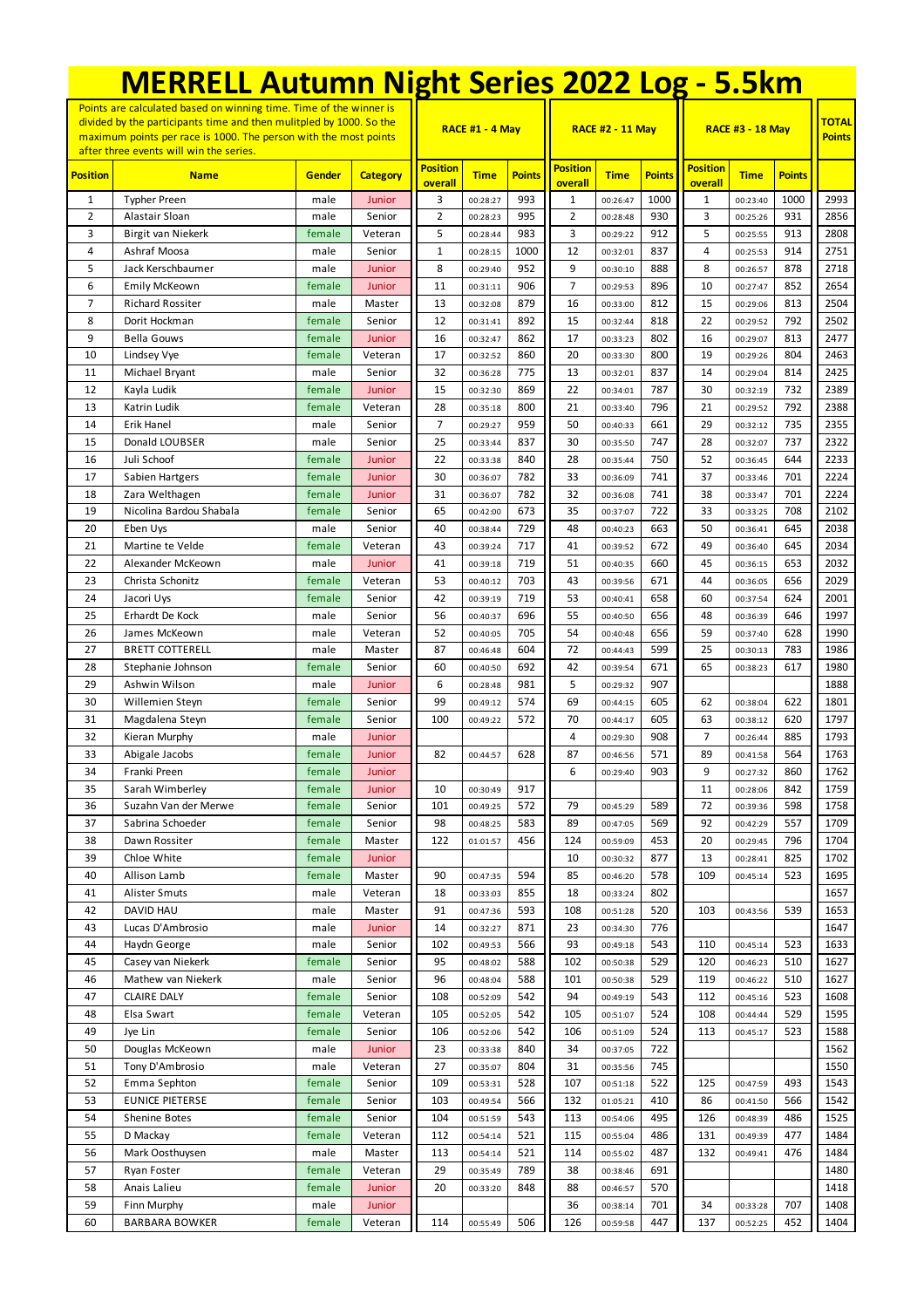| <b>MERRELL Autumn Night Series 2022 Log - 5.5km</b>                                                                                                                                                                                                      |                                      |                |                    |                            |                        |               |                            |                         |               |                            |                               |               |              |
|----------------------------------------------------------------------------------------------------------------------------------------------------------------------------------------------------------------------------------------------------------|--------------------------------------|----------------|--------------------|----------------------------|------------------------|---------------|----------------------------|-------------------------|---------------|----------------------------|-------------------------------|---------------|--------------|
| Points are calculated based on winning time. Time of the winner is<br>divided by the participants time and then mulitpled by 1000. So the<br>maximum points per race is 1000. The person with the most points<br>after three events will win the series. |                                      |                |                    |                            | <b>RACE #1 - 4 May</b> |               |                            | <b>RACE #2 - 11 May</b> |               | <b>RACE #3 - 18 May</b>    | <b>TOTAL</b><br><b>Points</b> |               |              |
| <b>Position</b>                                                                                                                                                                                                                                          | <b>Name</b>                          | Gender         | <b>Category</b>    | <b>Position</b><br>overall | <b>Time</b>            | <b>Points</b> | <b>Position</b><br>overall | <b>Time</b>             | <b>Points</b> | <b>Position</b><br>overall | <b>Time</b>                   | <b>Points</b> |              |
| 61                                                                                                                                                                                                                                                       | Catherine Andreka                    | female         | Senior             | 115                        | 00:55:50               | 506           | 127                        | 00:59:59                | 447           | 136                        | 00:52:24                      | 452           | 1404         |
| 62                                                                                                                                                                                                                                                       | Abigail Alexander                    | female         | Senior             | 44                         | 00:39:28               | 716           | 40                         | 00:39:43                | 674           |                            |                               |               | 1390         |
| 63                                                                                                                                                                                                                                                       | Alexandra Lily Wilfart               | female         | Junior             | 45                         | 00:39:29               | 715           | 45                         | 00:40:01                | 669           |                            |                               |               | 1385         |
| 64                                                                                                                                                                                                                                                       | Samuel Charles Abold                 | male           | Junior             | 49                         | 00:39:34               | 714           | 44                         | 00:40:00                | 670           |                            |                               |               | 1384         |
| 65                                                                                                                                                                                                                                                       | Charles Lalieu                       | male           | Veteran            | 50                         | 00:39:40               | 712           | 49                         | 00:40:27                | 662           |                            |                               |               | 1374         |
| 66<br>67                                                                                                                                                                                                                                                 | Richard Halley-Stott<br>Zarik Marais | male           | Veteran            |                            |                        |               | 37<br>73                   | 00:38:45                | 691<br>598    | 41<br>26                   | 00:34:58                      | 677<br>742    | 1368<br>1341 |
| 68                                                                                                                                                                                                                                                       | Roanna Bernatzeder                   | male<br>female | Junior<br>Senior   | 57                         | 00:40:40               | 695           | 57                         | 00:44:46<br>00:41:30    | 645           |                            | 00:31:53                      |               | 1340         |
| 69                                                                                                                                                                                                                                                       | Manuela wilfart                      | female         | Veteran            | 48                         | 00:39:32               | 715           | 66                         | 00:44:09                | 607           |                            |                               |               | 1321         |
| 70                                                                                                                                                                                                                                                       | <b>Steve Murphy</b>                  | male           | Master             | 66                         | 00:42:12               | 669           | 58                         | 00:41:30                | 645           |                            |                               |               | 1315         |
| 71                                                                                                                                                                                                                                                       | Pamela Russell                       | female         | Master             | 120                        | 00:58:07               | 486           | 133                        | 01:05:48                | 407           | 146                        | 00:57:37                      | 411           | 1304         |
| 72                                                                                                                                                                                                                                                       | Sophia Klein                         | female         | Veteran            | 117                        | 00:56:54               | 496           |                            |                         |               | 24                         | 00:30:12                      | 784           | 1280         |
| 73                                                                                                                                                                                                                                                       | Zahra Ndlovu                         | female         | Junior             | 119                        | 00:57:04               | 495           |                            |                         |               | 23                         | 00:30:11                      | 784           | 1279         |
| 74                                                                                                                                                                                                                                                       | <b>Charan Saunders</b>               | female         | Veteran            | 75                         | 00:43:39               | 647           | 62                         | 00:43:50                | 611           |                            |                               |               | 1258         |
| 75                                                                                                                                                                                                                                                       | Megan Farish                         | female         | Senior             | 72                         | 00:43:08               | 655           | 76                         | 00:44:50                | 597           |                            |                               |               | 1252         |
| 76<br>77                                                                                                                                                                                                                                                 | Kim Brink<br>Keith Saunders          | female<br>male | Veteran<br>Veteran | 73<br>70                   | 00:43:11<br>00:42:56   | 654<br>658    | 75<br>80                   | 00:44:47<br>00:45:32    | 598<br>588    |                            |                               |               | 1252<br>1246 |
| 78                                                                                                                                                                                                                                                       | Clare Kennedy                        | female         | Senior             | 74                         | 00:43:30               | 649           | 78                         | 00:45:01                | 595           |                            |                               |               | 1244         |
| 79                                                                                                                                                                                                                                                       | Emma Mansvelt                        | female         | Veteran            | 81                         | 00:44:38               | 633           | 71                         | 00:44:43                | 599           |                            |                               |               | 1232         |
| 80                                                                                                                                                                                                                                                       | Anton Mansvelt                       | male           | Veteran            | 80                         | 00:44:37               | 633           | 81                         | 00:45:37                | 587           |                            |                               |               | 1220         |
| 81                                                                                                                                                                                                                                                       | Jonathan Dugas                       | male           | Veteran            |                            |                        |               | 64                         | 00:44:06                | 607           | 68                         | 00:39:26                      | 600           | 1208         |
| 82                                                                                                                                                                                                                                                       | Lara Dugas                           | female         | Veteran            |                            |                        |               | 63                         | 00:44:06                | 607           | 69                         | 00:39:27                      | 600           | 1207         |
| 83                                                                                                                                                                                                                                                       | Debbie Brown                         | female         | Senior             | 86                         | 00:46:46               | 604           | 84                         | 00:46:02                | 582           |                            |                               |               | 1186         |
| 84                                                                                                                                                                                                                                                       | Kara Lamb                            | female         | Senior             |                            |                        |               | 61                         | 00:43:35                | 615           | 83                         | 00:41:36                      | 569           | 1183         |
| 85<br>86                                                                                                                                                                                                                                                 | Lee Baragwanath                      | female<br>male | Senior<br>Senior   | 88<br>89                   | 00:47:11               | 599<br>599    | 95<br>96                   | 00:49:35<br>00:49:38    | 540<br>540    |                            |                               |               | 1139<br>1138 |
| 87                                                                                                                                                                                                                                                       | Jacques Bence<br>Dominique Feurer    | female         | Senior             | 84                         | 00:47:12<br>00:46:34   | 607           | 109                        | 00:51:29                | 520           |                            |                               |               | 1127         |
| 88                                                                                                                                                                                                                                                       | Joshua Brown                         | male           | Senior             | 107                        | 00:52:08               | 542           | 83                         | 00:46:02                | 582           |                            |                               |               | 1124         |
| 89                                                                                                                                                                                                                                                       | Zenzele Ndlovu                       | female         | Junior             | 118                        | 00:56:56               | 496           |                            |                         |               | 88                         | 00:41:57                      | 564           | 1060         |
| 90                                                                                                                                                                                                                                                       | Kelsey Dobie                         | female         | Senior             | 111                        | 00:54:08               | 522           | 116                        | 00:55:37                | 482           |                            |                               |               | 1003         |
| 91                                                                                                                                                                                                                                                       | Jeremiah Ndlovu                      | male           | Junior             | 116                        | 00:56:54               | 496           |                            |                         |               | 122                        | 00:47:16                      | 501           | 997          |
| 92                                                                                                                                                                                                                                                       | <b>Torr Marais</b>                   | male           | Junior             |                            |                        |               | 112                        | 00:52:51                | 507           | 127                        | 00:49:06                      | 482           | 989          |
| 93                                                                                                                                                                                                                                                       | daniel kellond                       | male           | Junior             | 4                          | 00:28:40               | 985           |                            |                         |               |                            |                               |               | 985          |
| 94<br>95                                                                                                                                                                                                                                                 | Gill Bedwell<br>Peter Copeland       | female         | Senior<br>Senior   | 110                        | 00:54:03               | 523           | 125                        | 00:59:14                | 452           | 2                          | 00:24:39                      | 960           | 975<br>960   |
| 96                                                                                                                                                                                                                                                       | Shaun Haskell                        | male<br>male   | Senior             |                            |                        |               | 123                        | 00:58:36                | 457           | 133                        | 00:50:07                      | 472           | 929          |
| 97                                                                                                                                                                                                                                                       | Renier Brenninkmeijer                | male           | Veteran            | 9                          | 00:30:36               | 923           |                            |                         |               |                            |                               |               | 923          |
| 98                                                                                                                                                                                                                                                       | Nic Brown                            | male           | Junior             |                            |                        |               |                            |                         |               | 6                          | 00:26:17                      | 900           | 900          |
| 99                                                                                                                                                                                                                                                       | Ryan De Beer                         | male           | Junior             |                            |                        |               | 8                          | 00:30:08                | 889           |                            |                               |               | 889          |
| 100                                                                                                                                                                                                                                                      | Mandy Mason                          | female         | Veteran            |                            |                        |               | 118                        | 00:55:42                | 481           | 147                        | 00:58:11                      | 407           | 888          |
| 101                                                                                                                                                                                                                                                      | Robyn Verrinder                      | female         | Veteran            |                            |                        |               | 117                        | 00:55:42                | 481           | 149                        | 00:58:13                      | 407           | 887          |
| 102                                                                                                                                                                                                                                                      | Callum Allen                         | male           | Junior             |                            |                        |               | 11                         | 00:30:56                | 866           |                            |                               |               | 866          |
| 103                                                                                                                                                                                                                                                      | Tarryn Wilson<br>Leon Whitlock       | female         | Junior             | 19                         | 00:33:05               | 854           |                            |                         |               |                            |                               |               | 854          |
| 104<br>105                                                                                                                                                                                                                                               | Charles Rumboll                      | male<br>male   | Veteran<br>Veteran | 21<br>24                   | 00:33:23<br>00:33:39   | 846<br>840    |                            |                         |               |                            |                               |               | 846<br>840   |
| 106                                                                                                                                                                                                                                                      | Oliver Henderson                     | male           | Senior             |                            |                        |               | 14                         | 00:32:02                | 836           |                            |                               |               | 836          |
| 107                                                                                                                                                                                                                                                      | Alexander O'Neill                    | male           | Veteran            |                            |                        |               |                            |                         |               | 12                         | 00:28:29                      | 831           | 831          |
| 108                                                                                                                                                                                                                                                      | Dean Botha                           | male           | Master             | 26                         | 00:34:00               | 831           |                            |                         |               |                            |                               |               | 831          |
| 109                                                                                                                                                                                                                                                      | Ollie Brown                          | male           | Junior             |                            |                        |               |                            |                         |               | 17                         | 00:29:09                      | 812           | 812          |
| 110                                                                                                                                                                                                                                                      | Sam Gouws                            | female         | Veteran            |                            |                        |               |                            |                         |               | 18                         | 00:29:25                      | 805           | 805          |
| 111                                                                                                                                                                                                                                                      | Tarryn-lee Wilson                    | female         | Junior             |                            |                        |               | 19                         | 00:33:25                | 801           |                            |                               |               | 801          |
| 112                                                                                                                                                                                                                                                      | Alex Venter                          | male           | Junior             |                            |                        |               | 24                         | 00:34:31                | 776           |                            |                               |               | 776          |
| 113<br>114                                                                                                                                                                                                                                               | Christoph Seiler<br>Frankie Preen    | male<br>male   | Senior<br>Junior   | 33<br>34                   | 00:36:28<br>00:36:39   | 775<br>771    |                            |                         |               |                            |                               |               | 775<br>771   |
| 115                                                                                                                                                                                                                                                      | William Niell                        | male           | Junior             |                            |                        |               | 25                         | 00:34:47                | 770           |                            |                               |               | 770          |
| 116                                                                                                                                                                                                                                                      | Nanouk Korner                        | female         | Junior             | 35                         | 00:36:54               | 766           |                            |                         |               |                            |                               |               | 766          |
| 117                                                                                                                                                                                                                                                      | Malou Korner                         | female         | Junior             | 36                         | 00:36:56               | 765           |                            |                         |               |                            |                               |               | 765          |
| 118                                                                                                                                                                                                                                                      | Rachelle Tilney                      | female         | Veteran            | 37                         | 00:37:08               | 761           |                            |                         |               |                            |                               |               | 761          |
| 119                                                                                                                                                                                                                                                      | Corder Tilney                        | male           | Veteran            | 38                         | 00:37:11               | 760           |                            |                         |               |                            |                               |               | 760          |
| 120                                                                                                                                                                                                                                                      | Kate Cotterell                       | female         | Junior             |                            |                        |               | 26                         | 00:35:18                | 759           |                            |                               |               | 759          |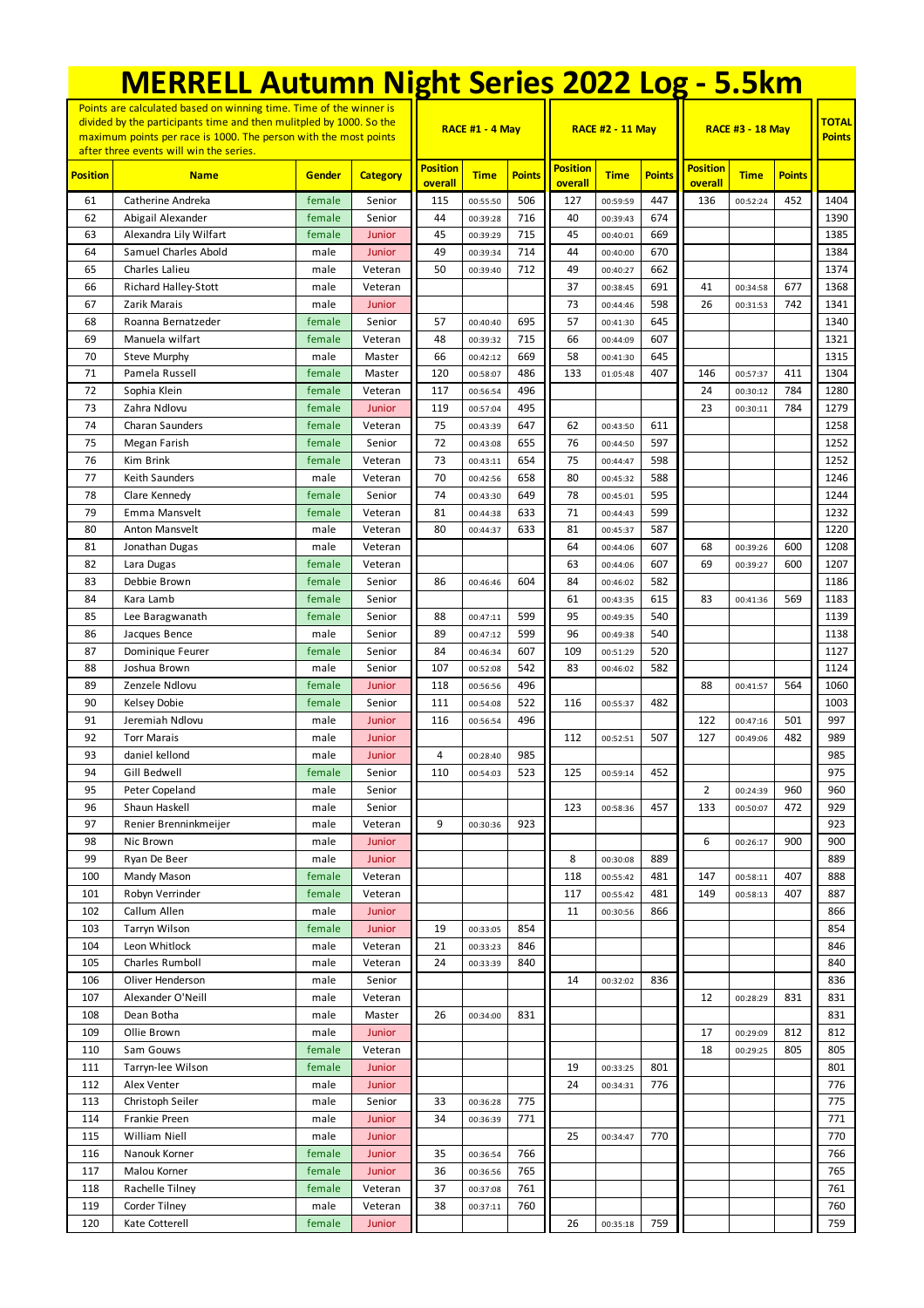| <b>MERRELL Autumn Night Series 2022 Log - 5.5km</b>                                                                                                                                                                                                      |                                         |                |                   |                            |                      |               |                            |                         |               |                            |                               |               |            |
|----------------------------------------------------------------------------------------------------------------------------------------------------------------------------------------------------------------------------------------------------------|-----------------------------------------|----------------|-------------------|----------------------------|----------------------|---------------|----------------------------|-------------------------|---------------|----------------------------|-------------------------------|---------------|------------|
| Points are calculated based on winning time. Time of the winner is<br>divided by the participants time and then mulitpled by 1000. So the<br>maximum points per race is 1000. The person with the most points<br>after three events will win the series. |                                         |                |                   |                            | RACE #1 - 4 May      |               |                            | <b>RACE #2 - 11 May</b> |               | <b>RACE #3 - 18 May</b>    | <b>TOTAL</b><br><b>Points</b> |               |            |
| <b>Position</b>                                                                                                                                                                                                                                          | <b>Name</b>                             | Gender         | <b>Category</b>   | <b>Position</b><br>overall | <b>Time</b>          | <b>Points</b> | <b>Position</b><br>overall | <b>Time</b>             | <b>Points</b> | <b>Position</b><br>overall | <b>Time</b>                   | <b>Points</b> |            |
| 121                                                                                                                                                                                                                                                      | myles brown                             | male           | Veteran           |                            |                      |               | 27                         | 00:35:38                | 752           |                            |                               |               | 752        |
| 122                                                                                                                                                                                                                                                      | Jenna Spiers                            | female         | Senior            |                            |                      |               | 29                         | 00:35:44                | 750           |                            |                               |               | 750        |
| 123                                                                                                                                                                                                                                                      | Sandra Farrenkothen                     | female         | Veteran           |                            |                      |               |                            |                         |               | 27                         | 00:31:55                      | 742           | 742        |
| 124                                                                                                                                                                                                                                                      | Mathew Welthagen                        | male           | Veteran           | 39                         | 00:38:12             | 740           |                            |                         |               |                            |                               |               | 740        |
| 125                                                                                                                                                                                                                                                      | Jayden Lokerse                          | male           | Junior            |                            |                      |               |                            |                         |               | 31                         | 00:32:43                      | 723           | 723        |
| 126                                                                                                                                                                                                                                                      | Danielle Akim                           | female         | Senior            | 127                        | 01:24:11             | 336           |                            |                         |               | 158                        | 01:01:51                      | 383           | 718        |
| 127                                                                                                                                                                                                                                                      | Jannes Reddig                           | male           | Senior            |                            |                      |               |                            |                         |               | 32                         | 00:33:03                      | 716           | 716        |
| 128                                                                                                                                                                                                                                                      | Linkie Goosen                           | female         | Senior            | 47                         | 00:39:32             | 715           |                            |                         |               |                            |                               |               | 715        |
| 129                                                                                                                                                                                                                                                      | Nini Conradie                           | female         | Senior            | 46                         | 00:39:32             | 715           |                            |                         |               |                            |                               |               | 715        |
| 130<br>131                                                                                                                                                                                                                                               | JAke Farrenkothen<br>Merecha Cupido     | male<br>male   | Junior<br>Junior  | 51                         | 00:40:01             | 706           |                            |                         |               | 35                         | 00:33:30                      | 706           | 706<br>706 |
| 132                                                                                                                                                                                                                                                      | Louis Ludik                             | male           | Junior            |                            |                      |               |                            |                         |               | 36                         | 00:33:40                      | 703           | 703        |
| 133                                                                                                                                                                                                                                                      | <b>Emily Smith</b>                      | female         | Senior            | 54                         | 00:40:14             | 702           |                            |                         |               |                            |                               |               | 702        |
| 134                                                                                                                                                                                                                                                      | Machiel Korner                          | male           | Master            | 55                         | 00:40:15             | 702           |                            |                         |               |                            |                               |               | 702        |
| 135                                                                                                                                                                                                                                                      | Dorian Benson                           | male           | Veteran           | 58                         | 00:40:42             | 694           |                            |                         |               |                            |                               |               | 694        |
| 136                                                                                                                                                                                                                                                      | <b>Wesley Dawson</b>                    | male           | Senior            | 59                         | 00:40:43             | 694           |                            |                         |               |                            |                               |               | 694        |
| 137                                                                                                                                                                                                                                                      | Justine Brenninkmeijer                  | female         | Junior            | 61                         | 00:40:58             | 690           |                            |                         |               |                            |                               |               | 690        |
| 138                                                                                                                                                                                                                                                      | Frederique Brenninkmeijer               | female         | Junior            | 62                         | 00:41:00             | 689           |                            |                         |               |                            |                               |               | 689        |
| 139                                                                                                                                                                                                                                                      | Galder Romo                             | male           | Veteran           |                            |                      |               |                            |                         |               | 39                         | 00:34:22                      | 689           | 689        |
| 140                                                                                                                                                                                                                                                      | Marlieke De Groot                       | female         | Veteran           | 63                         | 00:41:06             | 687           |                            |                         |               |                            |                               |               | 687        |
| 141                                                                                                                                                                                                                                                      | lera Romo                               | female         | Junior            |                            |                      |               | 39                         | 00:39:10                | 684           |                            |                               |               | 684        |
| 142                                                                                                                                                                                                                                                      | Franco Maass                            | male           | Senior            |                            |                      |               |                            |                         |               | 40                         | 00:34:55                      | 678           | 678        |
| 143                                                                                                                                                                                                                                                      | Kija B?senberg                          | female         | Senior            | 64                         | 00:41:43             | 677           |                            |                         |               |                            |                               |               | 677        |
| 144                                                                                                                                                                                                                                                      | Haylea Heyns                            | female         | Senior            |                            |                      |               |                            |                         |               | 42                         | 00:35:08                      | 674           | 674        |
| 145                                                                                                                                                                                                                                                      | Zara Usmani                             | female         | Senior            |                            |                      |               | 46                         | 00:40:04                | 668           |                            |                               |               | 668        |
| 146                                                                                                                                                                                                                                                      | Charmaine Tew                           | female         | Veteran           |                            |                      |               |                            |                         |               | 43                         | 00:35:29                      | 667           | 667        |
| 147                                                                                                                                                                                                                                                      | Lisa Mace                               | female         | Senior            |                            |                      |               | 47                         | 00:40:20                | 664           |                            |                               |               | 664        |
| 148<br>149                                                                                                                                                                                                                                               | <b>Troy Shrosbree</b><br>owen grobelaar | male<br>male   | Junior<br>Junior  | 67<br>68                   | 00:42:35<br>00:42:47 | 663<br>660    |                            |                         |               |                            |                               |               | 663<br>660 |
| 150                                                                                                                                                                                                                                                      | Bev Day                                 | female         | Master            |                            |                      |               | 52                         | 00:40:37                | 659           |                            |                               |               | 659        |
| 151                                                                                                                                                                                                                                                      | Samantha Lustig                         | female         | Veteran           | 69                         | 00:42:55             | 658           |                            |                         |               |                            |                               |               | 658        |
| 152                                                                                                                                                                                                                                                      | jacqui koep                             | female         | Master            | 71                         | 00:42:59             | 657           |                            |                         |               |                            |                               |               | 657        |
| 153                                                                                                                                                                                                                                                      | Miekie Treurnicht                       | female         | Senior            |                            |                      |               | 56                         | 00:40:51                | 656           |                            |                               |               | 656        |
| 154                                                                                                                                                                                                                                                      | Iqbal Sirkot                            | male           | Veteran           |                            |                      |               |                            |                         |               | 46                         | 00:36:21                      | 651           | 651        |
| 155                                                                                                                                                                                                                                                      | Milly Moodycliffe                       | female         | Junior            |                            |                      |               |                            |                         |               | 47                         | 00:36:32                      | 648           | 648        |
| 156                                                                                                                                                                                                                                                      | Ant Saunders                            | male           | Veteran           | 76                         | 00:43:42             | 646           |                            |                         |               |                            |                               |               | 646        |
| 157                                                                                                                                                                                                                                                      | Nicolene Oertel                         | female         | Senior            | 77                         | 00:43:43             | 646           |                            |                         |               |                            |                               |               | 646        |
| 158                                                                                                                                                                                                                                                      | Lea-Marie Schoof                        | female         | Junior            |                            |                      |               |                            |                         |               | 51                         | 00:36:42                      | 645           | 645        |
| 159                                                                                                                                                                                                                                                      | <b>Brett Kalil</b>                      | male           | Senior            |                            |                      |               |                            |                         |               | 53                         | 00:36:50                      | 643           | 643        |
| 160                                                                                                                                                                                                                                                      | Julia Wilson                            | female         | Senior            |                            |                      |               |                            |                         |               | 54                         | 00:36:51                      | 642           | 642        |
| 161                                                                                                                                                                                                                                                      | <b>Ben Foster</b>                       | female         | Veteran           | 78                         | 00:44:16             | 638           |                            |                         |               |                            |                               |               | 638        |
| 162                                                                                                                                                                                                                                                      | Peter Foster                            | male           | Veteran           | 79                         | 00:44:17             | 638           |                            |                         |               |                            |                               |               | 638        |
| 163                                                                                                                                                                                                                                                      | Victoria White                          | female         | Junior            |                            |                      |               | 59                         | 00:42:12                | 635           |                            |                               |               | 635        |
| 164                                                                                                                                                                                                                                                      | Taytum Allwood                          | female         | Senior            |                            |                      |               |                            |                         |               | 55                         | 00:37:22                      | 633           | 633        |
| 165<br>166                                                                                                                                                                                                                                               | <b>Brian Allwood</b><br>Marie Sto       | male<br>female | Veteran<br>Senior |                            |                      |               |                            |                         |               | 56<br>57                   | 00:37:24                      | 633<br>632    | 633<br>632 |
| 167                                                                                                                                                                                                                                                      | Katherine Murphy                        | female         | Veteran           |                            |                      |               |                            |                         |               | 58                         | 00:37:26<br>00:37:37          | 629           | 629        |
| 168                                                                                                                                                                                                                                                      | Grace Steward                           | female         | Senior            |                            |                      |               |                            |                         |               | 61                         | 00:38:01                      | 623           | 623        |
| 169                                                                                                                                                                                                                                                      | Anneke Venter                           | female         | Veteran           |                            |                      |               | 60                         | 00:43:16                | 619           |                            |                               |               | 619        |
| 170                                                                                                                                                                                                                                                      | Jocelyn White                           | female         | Junior            |                            |                      |               |                            |                         |               | 64                         | 00:38:14                      | 619           | 619        |
| 171                                                                                                                                                                                                                                                      | <b>ANTON NAZAROV</b>                    | male           | Master            | 83                         | 00:45:55             | 615           |                            |                         |               |                            |                               |               | 615        |
| 172                                                                                                                                                                                                                                                      | William Von heynitz                     | male           | Junior            |                            |                      |               |                            |                         |               | 66                         | 00:38:35                      | 613           | 613        |
| 173                                                                                                                                                                                                                                                      | Michelle Von heynitz                    | female         | Veteran           |                            |                      |               |                            |                         |               | 67                         | 00:38:39                      | 612           | 612        |
| 174                                                                                                                                                                                                                                                      | Sonja Andrea Abold                      | female         | Master            |                            |                      |               | 65                         | 00:44:08                | 607           |                            |                               |               | 607        |
| 175                                                                                                                                                                                                                                                      | Mohale Smelcer                          | male           | Junior            |                            |                      |               | 67                         | 00:44:10                | 606           |                            |                               |               | 606        |
| 176                                                                                                                                                                                                                                                      | Anthea Erasmus                          | female         | Master            | 85                         | 00:46:36             | 606           |                            |                         |               |                            |                               |               | 606        |
| 177                                                                                                                                                                                                                                                      | Keneoue Smelcer                         | female         | Junior            |                            |                      |               | 68                         | 00:44:11                | 606           |                            |                               |               | 606        |
| 178                                                                                                                                                                                                                                                      | Jono Malan                              | male           | Senior            |                            |                      |               |                            |                         |               | 70                         | 00:39:31                      | 599           | 599        |
| 179                                                                                                                                                                                                                                                      | Phoebe Williams-Malan                   | female         | Senior            |                            |                      |               |                            |                         |               | 71                         | 00:39:33                      | 598           | 598        |
| 180                                                                                                                                                                                                                                                      | Samuel Kerschbaumer                     | male           | Junior            |                            |                      |               | 74                         | 00:44:47                | 598           |                            |                               |               | 598        |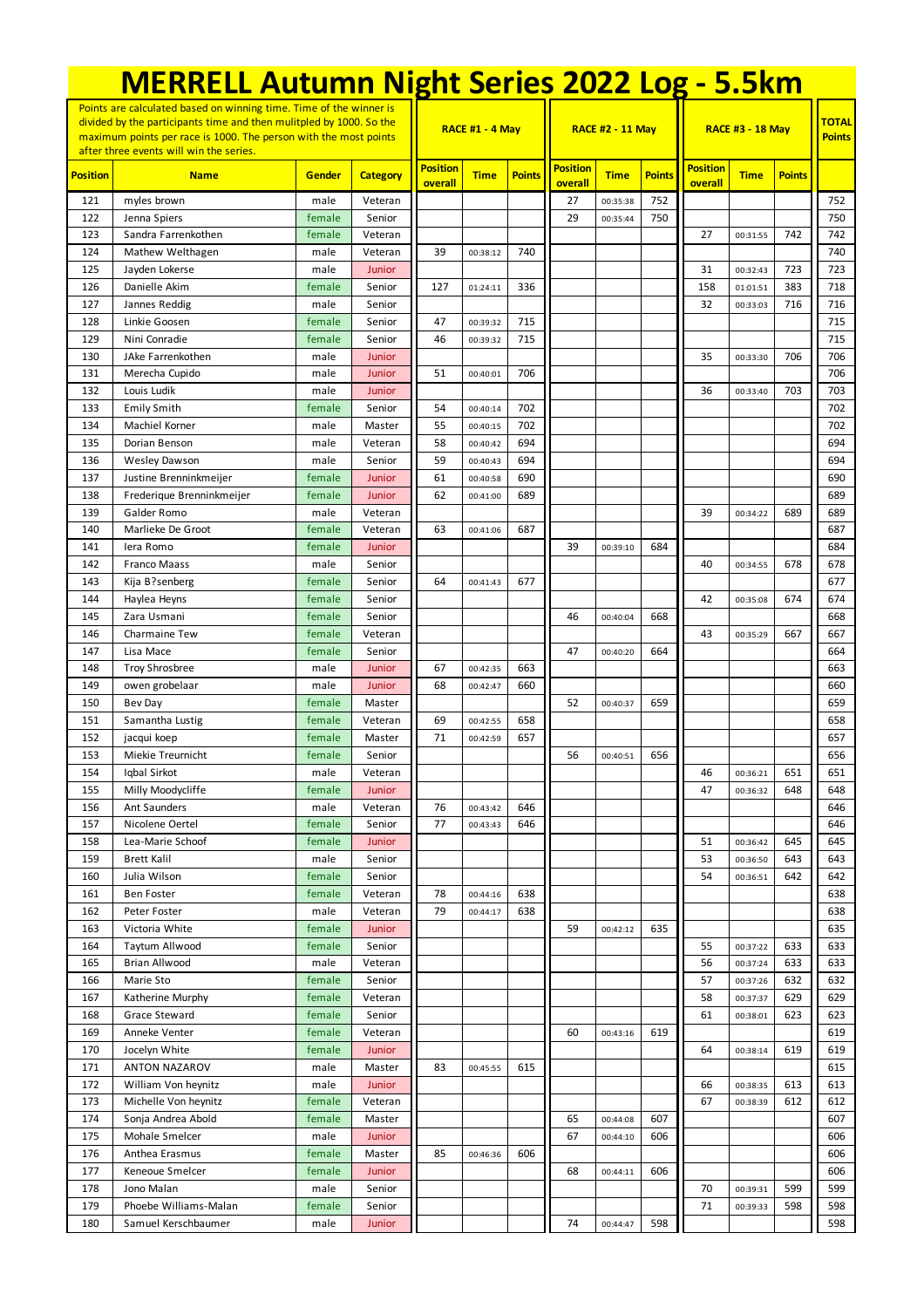|                                                                                                                                                                                                                                                          | <b>MERRELL Autumn Night Series 2022 Log - 5.5km</b> |                  |                   |                            |                        |               |                            |                         |               |                            |                               |               |            |
|----------------------------------------------------------------------------------------------------------------------------------------------------------------------------------------------------------------------------------------------------------|-----------------------------------------------------|------------------|-------------------|----------------------------|------------------------|---------------|----------------------------|-------------------------|---------------|----------------------------|-------------------------------|---------------|------------|
| Points are calculated based on winning time. Time of the winner is<br>divided by the participants time and then mulitpled by 1000. So the<br>maximum points per race is 1000. The person with the most points<br>after three events will win the series. |                                                     |                  |                   |                            | <b>RACE #1 - 4 May</b> |               |                            | <b>RACE #2 - 11 May</b> |               | <b>RACE #3 - 18 May</b>    | <b>TOTAL</b><br><b>Points</b> |               |            |
| <b>Position</b>                                                                                                                                                                                                                                          | <b>Name</b>                                         | Gender           | <b>Category</b>   | <b>Position</b><br>overall | <b>Time</b>            | <b>Points</b> | <b>Position</b><br>overall | <b>Time</b>             | <b>Points</b> | <b>Position</b><br>overall | <b>Time</b>                   | <b>Points</b> |            |
| 181                                                                                                                                                                                                                                                      | Elsa Ketschbaumer                                   | female           | Veteran           |                            |                        |               | 77                         | 00:44:51                | 597           |                            |                               |               | 597        |
| 182                                                                                                                                                                                                                                                      | Joshua Lokerse                                      | male             | Junior            |                            |                        |               |                            |                         |               | 73                         | 00:39:45                      | 595           | 595        |
| 183                                                                                                                                                                                                                                                      | Michelle Walton                                     | female           | Veteran           |                            |                        |               |                            |                         |               | 74                         | 00:39:54                      | 593           | 593        |
| 184                                                                                                                                                                                                                                                      | Claire Yoh                                          | female           | Veteran           | 92                         | 00:47:39               | 593           |                            |                         |               |                            |                               |               | 593        |
| 185                                                                                                                                                                                                                                                      | Darryn Wakens                                       | male             | Senior            |                            |                        |               |                            |                         |               | 75                         | 00:40:06                      | 590           | 590        |
| 186                                                                                                                                                                                                                                                      | Molly Benson                                        | female           | Junior            |                            |                        |               |                            |                         |               | 76                         | 00:40:11                      | 589           | 589        |
| 187                                                                                                                                                                                                                                                      | Sarahan Brophy                                      | female           | Veteran           | 93                         | 00:47:58               | 589           |                            |                         |               |                            |                               |               | 589        |
| 188                                                                                                                                                                                                                                                      | Liezel Potgieter                                    | female           | Master            | 94                         | 00:48:02               | 588           |                            |                         |               |                            |                               |               | 588        |
| 189                                                                                                                                                                                                                                                      | <b>Brett Schultz</b>                                | male             | Master            |                            |                        |               |                            |                         |               | 77                         | 00:40:16                      | 588           | 588        |
| 190<br>191                                                                                                                                                                                                                                               | Godfrey Groepes<br>Clare Naude-Blackburn            | male<br>female   | Master<br>Senior  |                            |                        |               |                            |                         |               | 78<br>79                   | 00:40:18<br>00:40:19          | 587<br>587    | 587<br>587 |
| 192                                                                                                                                                                                                                                                      | Robyn Foster                                        | female           | Veteran           | 97                         | 00:48:09               | 587           |                            |                         |               |                            |                               |               | 587        |
| 193                                                                                                                                                                                                                                                      | Roxie Varkevisser                                   | female           | Senior            |                            |                        |               |                            |                         |               | 80                         | 00:40:28                      | 585           | 585        |
| 194                                                                                                                                                                                                                                                      | Mary Versfeld                                       | female           | Senior            |                            |                        |               | 82                         | 00:45:49                | 585           |                            |                               |               | 585        |
| 195                                                                                                                                                                                                                                                      | Viwe Kupiso                                         | male             | Senior            |                            |                        |               |                            |                         |               | 81                         | 00:40:39                      | 582           | 582        |
| 196                                                                                                                                                                                                                                                      | Merencha Cupido                                     | female           | Junior            |                            |                        |               | 86                         | 00:46:44                | 573           |                            |                               |               | 573        |
| 197                                                                                                                                                                                                                                                      | Lutendo Matodzi                                     | female           | Senior            |                            |                        |               |                            |                         |               | 82                         | 00:41:35                      | 569           | 569        |
| 198                                                                                                                                                                                                                                                      | Mduduzi Sibanda                                     | male             | Senior            |                            |                        |               |                            |                         |               | 84                         | 00:41:39                      | 568           | 568        |
| 199                                                                                                                                                                                                                                                      | Andrew Graer                                        | male             | Senior            |                            |                        |               |                            |                         |               | 85                         | 00:41:48                      | 566           | 566        |
| 200                                                                                                                                                                                                                                                      | Niki Giles                                          | female           | Veteran           |                            |                        |               |                            |                         |               | 87                         | 00:41:57                      | 564           | 564        |
| 201                                                                                                                                                                                                                                                      | Ava Moodycliffe                                     | female           | Junior            |                            |                        |               |                            |                         |               | 90                         | 00:42:06                      | 562           | 562        |
| 202                                                                                                                                                                                                                                                      | <b>Nicolette Furness</b>                            | female           | Veteran           |                            |                        |               |                            |                         |               | 91                         | 00:42:08                      | 562           | 562        |
| 203                                                                                                                                                                                                                                                      | Jessica Boardman                                    | female           | Senior            |                            |                        |               | 90                         | 00:47:47                | 561           |                            |                               |               | 561        |
| 204                                                                                                                                                                                                                                                      | Lauren Luneburg                                     | female           | Senior            |                            |                        |               | 91                         | 00:47:49                | 560           |                            |                               |               | 560        |
| 205                                                                                                                                                                                                                                                      | Amaan Hearn                                         | male             | Junior            |                            |                        |               |                            |                         |               | 93                         | 00:42:32                      | 556           | 556        |
| 206                                                                                                                                                                                                                                                      | Gordon Laing                                        | male             | Master            |                            |                        |               |                            |                         |               | 94                         | 00:42:45                      | 554           | 554        |
| 207                                                                                                                                                                                                                                                      | <b>Benito Decina</b>                                | male             | Senior            |                            |                        |               |                            |                         |               | 95<br>96                   | 00:42:51                      | 552           | 552        |
| 208<br>209                                                                                                                                                                                                                                               | Sarah Flinn-Campbell<br>Carmen Ashby                | female<br>female | Senior<br>Veteran |                            |                        |               |                            |                         |               | 97                         | 00:42:57<br>00:43:00          | 551<br>550    | 551<br>550 |
| 210                                                                                                                                                                                                                                                      | Therese Bam                                         | female           | Veteran           |                            |                        |               |                            |                         |               | 98                         | 00:43:02                      | 550           | 550        |
| 211                                                                                                                                                                                                                                                      | Mark Kranenburg                                     | male             | Veteran           |                            |                        |               | 92                         | 00:48:43                | 550           |                            |                               |               | 550        |
| 212                                                                                                                                                                                                                                                      | Zuriena Slarmie                                     | female           | Veteran           |                            |                        |               |                            |                         |               | 99                         | 00:43:15                      | 547           | 547        |
| 213                                                                                                                                                                                                                                                      | Nkululeko Badini                                    | male             | Veteran           |                            |                        |               |                            |                         |               | 100                        | 00:43:53                      | 539           | 539        |
| 214                                                                                                                                                                                                                                                      | Isabella Schoof                                     | female           | Veteran           |                            |                        |               |                            |                         |               | 101                        | 00:43:55                      | 539           | 539        |
| 215                                                                                                                                                                                                                                                      | Olwethu Peter                                       | male             | Senior            |                            |                        |               |                            |                         |               | 102                        | 00:43:55                      | 539           | 539        |
| 216                                                                                                                                                                                                                                                      | Gerhard Brand                                       | male             | Senior            |                            |                        |               |                            |                         |               | 104                        | 00:44:06                      | 537           | 537        |
| 217                                                                                                                                                                                                                                                      | Andrea Glew                                         | female           | Master            |                            |                        |               |                            |                         |               | 105                        | 00:44:14                      | 535           | 535        |
| 218                                                                                                                                                                                                                                                      | Caroline Sands                                      | female           | Master            |                            |                        |               | 97                         | 00:50:23                | 532           |                            |                               |               | 532        |
| 219                                                                                                                                                                                                                                                      | Janet Hodkin                                        | female           | Master            |                            |                        |               | 98                         | 00:50:25                | 531           |                            |                               |               | 531        |
| 220                                                                                                                                                                                                                                                      | Imke DeWet                                          | female           | Senior            |                            |                        |               |                            |                         |               | 106                        | 00:44:33                      | 531           | 531        |
| 221                                                                                                                                                                                                                                                      | Caroline Benson                                     | female           | Master            |                            |                        |               |                            |                         |               | 107                        | 00:44:41                      | 530           | 530        |
| 222                                                                                                                                                                                                                                                      | Natalie White                                       | female           | Veteran           |                            |                        |               | 99                         | 00:50:36                | 529           |                            |                               |               | 529        |
| 223                                                                                                                                                                                                                                                      | Emma Thomson                                        | female           | Senior            |                            |                        |               | 100                        | 00:50:37                | 529           |                            |                               |               | 529        |
| 224                                                                                                                                                                                                                                                      | Nicole Cardoso                                      | female           | Senior            |                            |                        |               | 103                        | 00:50:39                | 529           |                            |                               |               | 529        |
| 225<br>226                                                                                                                                                                                                                                               | Claudia Penny<br>Tarquin Stapa                      | female<br>male   | Senior<br>Senior  |                            |                        |               | 104                        | 00:51:02                | 525           | 111                        | 00:45:15                      | 523           | 525<br>523 |
| 227                                                                                                                                                                                                                                                      | Minnelie Minnaar                                    | female           | Senior            |                            |                        |               | 110                        | 00:51:34                | 519           |                            |                               |               | 519        |
| 228                                                                                                                                                                                                                                                      | La'Andre Venter                                     | female           | Senior            |                            |                        |               | 111                        | 00:51:35                | 519           |                            |                               |               | 519        |
| 229                                                                                                                                                                                                                                                      | Carol Gallarelli                                    | female           | Veteran           |                            |                        |               |                            |                         |               | 114                        | 00:45:57                      | 515           | 515        |
| 230                                                                                                                                                                                                                                                      | Louise Newman                                       | female           | Senior            |                            |                        |               |                            |                         |               | 115                        | 00:45:58                      | 515           | 515        |
| 231                                                                                                                                                                                                                                                      | jacqui parsons                                      | female           | Senior            |                            |                        |               |                            |                         |               | 116                        | 00:46:11                      | 512           | 512        |
| 232                                                                                                                                                                                                                                                      | Robyn Merrington                                    | female           | Senior            |                            |                        |               |                            |                         |               | 117                        | 00:46:12                      | 512           | 512        |
| 233                                                                                                                                                                                                                                                      | Catherine Bosman                                    | female           | Senior            |                            |                        |               |                            |                         |               | 118                        | 00:46:14                      | 512           | 512        |
| 234                                                                                                                                                                                                                                                      | Mario Fisher                                        | male             | Veteran           |                            |                        |               |                            |                         |               | 121                        | 00:46:31                      | 509           | 509        |
| 235                                                                                                                                                                                                                                                      | Martin Hammond                                      | male             | Veteran           |                            |                        |               |                            |                         |               | 123                        | 00:47:26                      | 499           | 499        |
| 236                                                                                                                                                                                                                                                      | Nicole Pope                                         | female           | Senior            |                            |                        |               |                            |                         |               | 124                        | 00:47:43                      | 496           | 496        |
| 237                                                                                                                                                                                                                                                      | Ronel Kolver                                        | female           | Veteran           |                            |                        |               |                            |                         |               | 128                        | 00:49:25                      | 479           | 479        |
| 238                                                                                                                                                                                                                                                      | Anthea Koral                                        | female           | Veteran           |                            |                        |               |                            |                         |               | 129                        | 00:49:30                      | 478           | 478        |
| 239                                                                                                                                                                                                                                                      | Cheree Dyers                                        | female           | Veteran           |                            |                        |               |                            |                         |               | 130                        | 00:49:32                      | 478           | 478        |
| 240                                                                                                                                                                                                                                                      | Alison Lillian Dixon                                | female           | Senior            | 121                        | 00:59:13               | 477           |                            |                         |               |                            |                               |               | 477        |